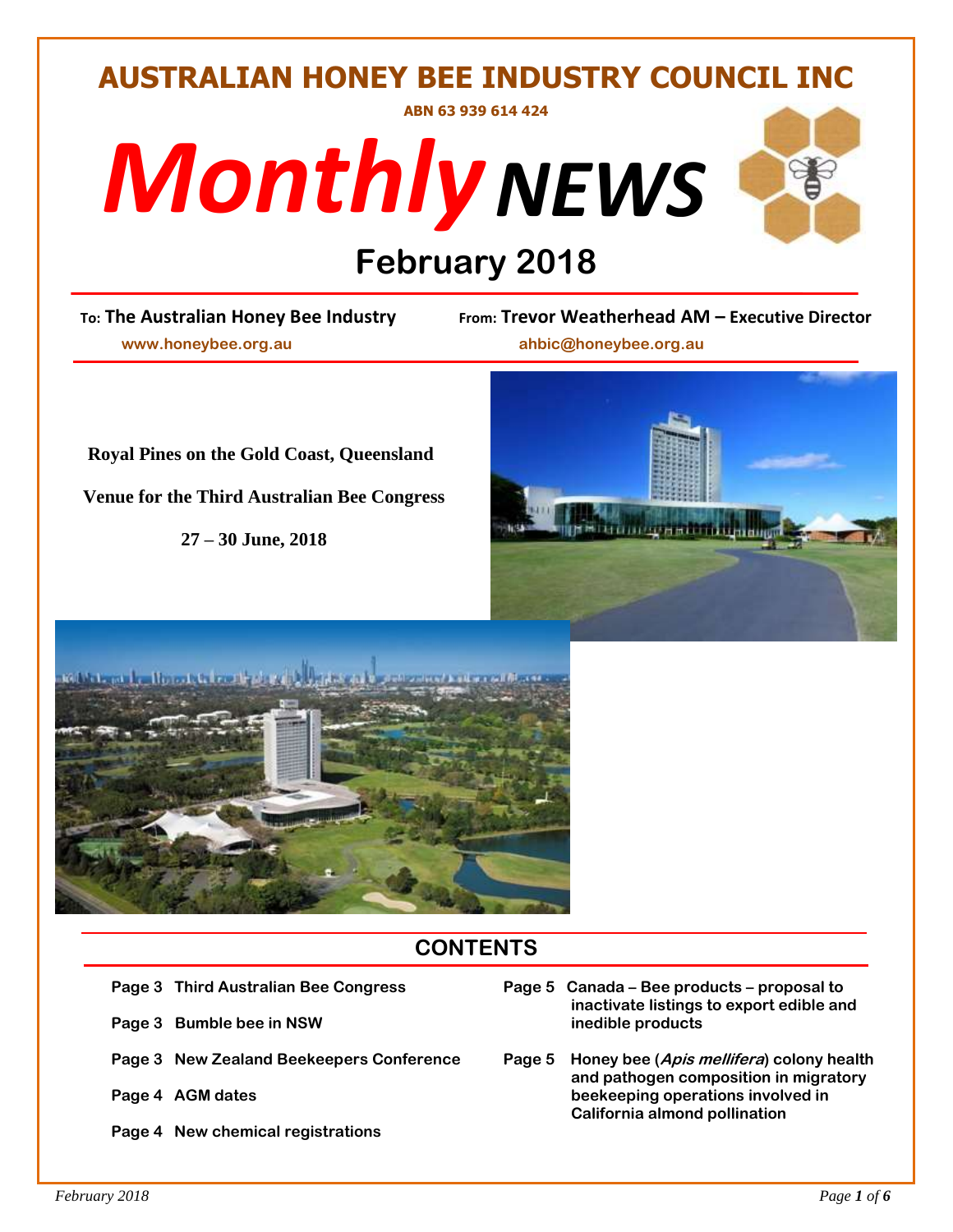# **AUSTRALIAN HONEYBEE INDUSTRY COUNCIL INC**

#### **ABN 63 939 614 424**

The Australian Honey Bee Industry Council (AHBIC) is the **Peak Industry Body for the Australian Beekeeping Industry** working for all within our industry including

**honey producers, honey packers, pollinators, queen bee breeders, equipment manufacturers/suppliers**.

We urge beekeepers to support those

Packers, Queen Bee Breeders, Equipment Manufacturers/Suppliers who contribute to AHBIC.

# **The following list recognises contributions received since 1 February 2017**

**Thank you to all our contributors***.* **AHBIC appreciates your ongoing support**

*A number of Honey Producers have generously given a voluntary contribution but wish to remain anonymous*

#### **HONEY PRODUCERS**

Abbott, B & Proudford, R Anderson, Cedar Badger Head Bees Beechworth Honey Pty Ltd *(on behalf of some honey producers)* Bees Neez Apiaries Blair, Shona Bliss, Stephen Brenton, Daryl Clifford, Ray Cooper, Barry Cooper, Casey Cotton, Allan & Michelle Davey, Robin Davies Apiaries Dewar, Robert & Melissa 2018Faithfull, Mark Gells Honey Maryborough Glasby, Garry Grizzly Bear Apiaries Hooper, Ben (Hooper Honey) Hoskinson, HL & HM Jones, Bryn

#### **HONEY PRODUCERS**

Jones, Daniel Kennett, Joshua Klinger, Craig Le Feuvre, Danny Lukas, Barbara MacGibbon, Kevin Masters, Neil & Sharon McDonald, Peter McDonald, Robert Morgan, Trevor Nairn, Mal NT Bees (Aust) Plum, Len & Susan Rohrlach, T & A Ruge Honey Saxonbee Enterprises Shaw, Robert Stokes, Peter Valkenburg Apiaries Walkabout Apiaries Watson, James Weatherhead, T & M Weerona Apiaries Zadow, Ian & Mel

#### **PRODUCER/PACKERS**

Blue Hills Honey Bourke, Lindsay Clifford, David Heritage Honey Honeyworks Pty Ltd R.Stephens The House of Honey

#### **HONEY PACKERS**

AB's Honey Beechworth Honey Pty Ltd Capilano Honey Ltd Gustare Honey Australia Pty Ltd Honeylife Australia Superbee Honey Factory

#### **QUEEN BEE BREEDERS**

RL Dewar - Bee Build Gerdts, Jody

#### **BEEKEEPING GROUPS**

Amateur Beekeepers Asn of NSW Inc Bayside Beekeepers Assoc Inc Gold Coast Amateur Beekeepers Society Gold Coast Regional Beekeepers Inc Ipswich & West Moreton Beekeepers Assoc Inc Northside Beekeepers Assoc Inc Rotary Club of Caulfield

#### **BEEKEEPING EQUIPMENT MANUFACTURER/SUPPLIER**

Flow hive Hornsby Beekeeping Supplies Quality Beekeeping Supplies Redpaths Beekeeping Supplies

# **All Voluntary Contributions and Support to AHBIC are Gratefully Received –** *Thank You*

 *All rights reserved. This publication is copyright and may not be resold or reproduced in any manner (except excerpts for bona fide study purpose in accordance with the Copyright Act) without the prior consent of the Publisher. Every effort has been made to ensure that this newsletter is free from error or omissions. However, the Publisher, or its respective employees or agents, shall not accept responsibility for injuries, loss or damage occasioned to any person acting or referring from action as a result of the material in this newsletter whether or not such injury, loss or damage is in any way due to any negligent act or omission, breach of duty or default on the employees or agents.*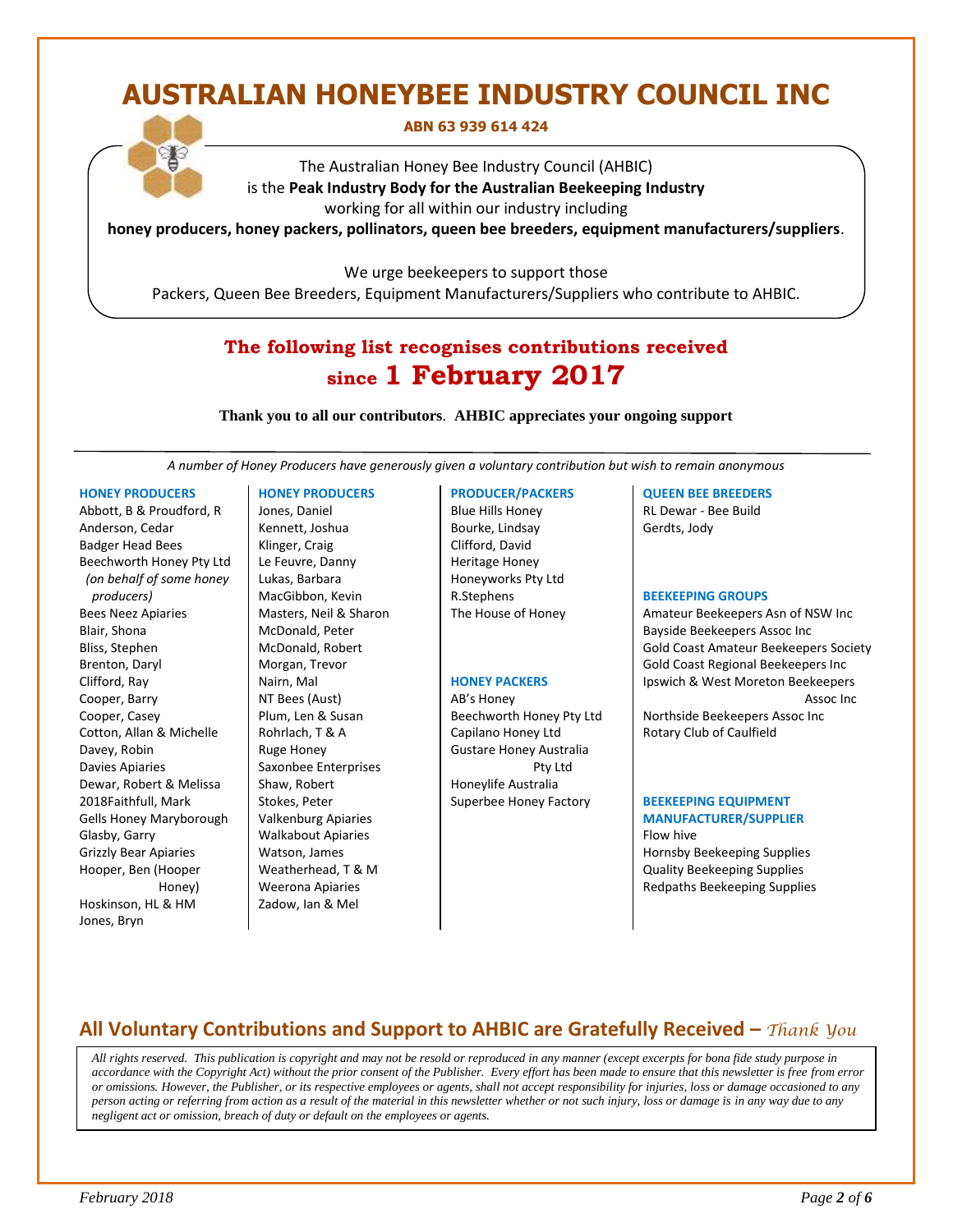# **THIRD AUSTRALIAN BEE CONGRESS**

As I advised previously the registrations are now open. We have received a good response so far. So if you haven't registered as yet remember that early bird registrations close on 6 April, 2018. Also some events have limited numbers so you need to register early so as to avoid disappointment.

Remember that there is also the honey show for delegates. So make sure that you put some of that great honey you have in a bottle for the show. Entry form and details on the website.

There will also be a photographic competition with class details coming out soon.

So if you have any queries check the website [www.australianbeecongress.com.au](http://www.australianbeecongress.com.au/)

# **BUMBLE BEE IN NSW**

On 9 February 2018 the New South Wales Department of Primary Industries were advised of a suspicious bee, thought to be a bumble bee, which had been collected 2 years previously at Denistone, Sydney.

Subsequent examination identified it as a female large earth bumble bee (*Bombus terrestrius*).

NSW DPI does not believe that this detection represents an incursion for the following reasons:

1) the submitter has stated that she has not seen any evidence of bumblebees in Denistone since her partner captured the specimen two years ago.

2) Prompt surveillance by volunteer beekeepers over two weekends in the vicinity of the report (the street and surrounding streets and the local area) has uncovered no evidence of an established bumblebee population.

3) A call for general surveillance was sent out to 6500 registered beekeepers in NSW and to members of the North Shore Beekeepers Association and Amateur Beekeepers Association of NSW the same day that DPI was alerted to the detection. Additionally, DPI facebook posts reached over 2000 people. Significant public interest has peaked. No positive detection has resulted from this general surveillance programme.

So at this stage there is no reason to suspect that there has been an incursion and it will be recorded as a notification. It is thought that this single bee came as a hitchhiker on a vehicle or goods.

We thank NSW DPI for their swift response and the volunteer beekeepers for their time and effort.

# **NEW ZEALAND BEEKEEPERS CONFERENCE**

The Apiculture New Zealand National Conference will be held in Blenheim in the South Island from 22-24 July 2018. Australian beekeepers are invited to attend.

Full details are on their website at <http://apicultureconference2018.co.nz/>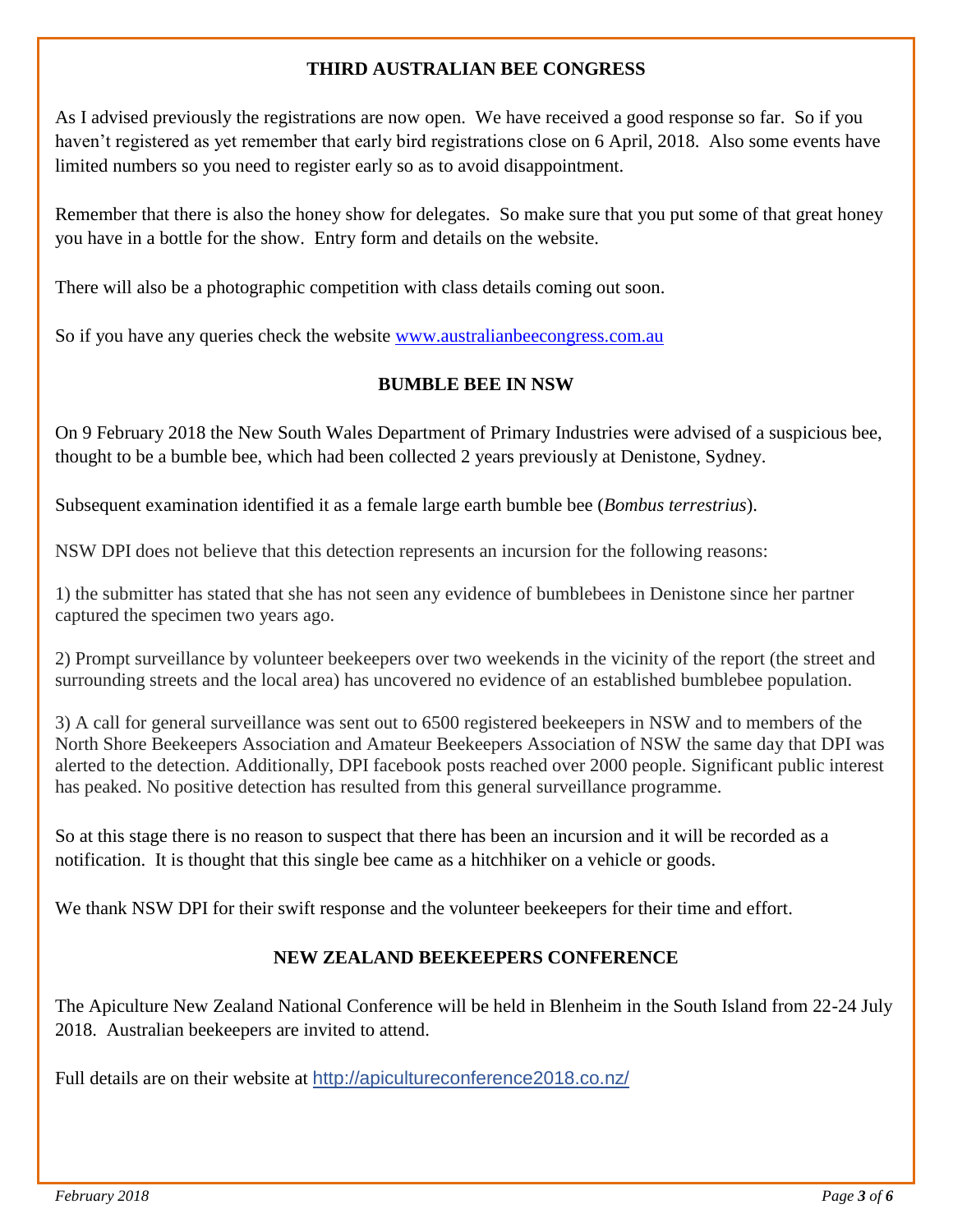## **AGM DATES**

Annual conferences for 2018, in chronological order, as I currently have them are:-

| South Australian Apiarists Association               | 17 May -                      |
|------------------------------------------------------|-------------------------------|
| WA Farmers Federation – Beekeepers Section and BICWA | 25-26 May - Perth             |
| Tasmanian Beekeepers Association                     | 26 May - Launceston           |
| Victorian Apiarists Association                      | $31$ May $-1$ June - Ballarat |
| New South Wales Apiarists Association                | 26 June – Gold Coast          |
| Queensland Beekeepers Association                    | 27 June – Gold Coast          |
| Australian Honey Bee Industry Council                | 1 July – Gold Coast           |
| Honey and Packers Marketers Association              | <b>TBA</b>                    |
| National Council of Pollination Associations         | <b>TBA</b>                    |
| Australian Queen Bee Breeders Association            | <b>TBA</b>                    |

The New South Wales Apiarists Association and the Queensland Beekeepers Association have advised that their meetings will be only for members. This is understandable as there will be mostly business for members with no quest speakers as the Congress has the speakers.

### **NEW CHEMICAL REGISTRATIONS**

**Application no.:** 113345 **Active constituent/s:** 200 g/L imidacloprid<br> **Applicant name:** Turf Culture Pty Ltd **Applicant ACN:** 117 986 615<br> **Summary of variation:** To reduce us

**Date of variation: Product registration no.:** 61094<br> **Label approval no.:** 61094/113345 **Label approval no.:** 

**Application no.:** 110572 Applicant ACN:<br>Summary of use:

**Date of registration:** 8 February 2018 **Product registration no.: Label approval no.:** 84525/110572

**Application no.:** 108323<br>**Product name:** 2021 2022 2022 2024 2024

**Applicant ACN:** 050 328 973<br> **Summary of use:** 6. The Control of The Control of The Control of The Control of The Control of The Control of The Control of The Control of The Control of The Control of The Control of The Co

**Date of registration: 15 February 2018**<br> **Product registration no.:** 83468 **Product registration no.:** 83468<br>
Label approval no.: 83468/108323 **Label approval no.:** 

**Product name:** Tirem 200 SC Insecticide **Turf Culture Pty Ltd** To reduce uses to exclude certain vegetables<br>24 January 2018

**Product name: Product name: Melpat Peregrine Agricultural Insecticide**<br> **Active constituent/s:** 240 q/L methoxyfenozide **Active constituent/s:** <br>**Applicant name:** <br>**Applicant name:** <br>**Applicant name:** <br>**Applicant name:** <br>**Applicant name:** <br>**Applicant name:** <br>**Applicant name:** <br>**Applicant Applicant Applicant Applicant Applicant App** Melpat International Pty Ltd<br>066 067 507 For the control of lightbrown apple moth on apples and pears (pome fruit), blueberries, citrus, grapevines and kiwifruit; and for the control of various other lepidopteran pests of almonds, apples and pears (pome fruit), avocado, coffee, custard apple, eggplant, longan, lychee, peppers (capsicum and chilli), okra, macadamia and tomatoes<br>8 February 2018

**Product name: Aphidex 800 Insecticide**<br> **Active constituent/s:** 800 a/ka pirimicarb (an a **Active constituent/s:** 800 g/kg pirimicarb (an anticholinesterase compound) **Applicant name: Adama Australia Pty Limited** For control of various aphids on a range of crops<br>15 February 2018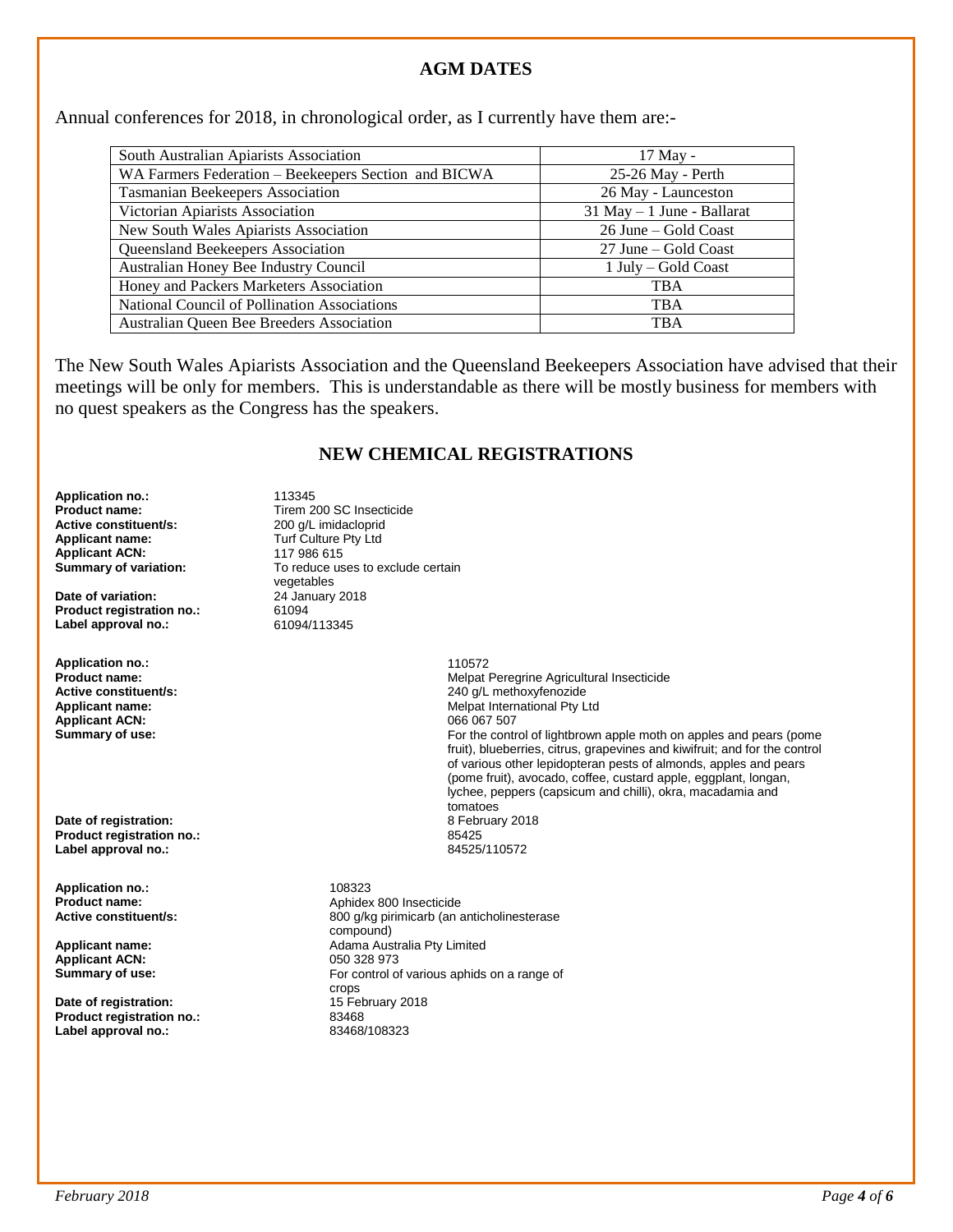**Application no.:** 109761 **Active constituent/s:** Propoxur<br> **Applicant name:** Jov Harve **Applicant ACN:** 130 503 829<br> **Summary of use:** For use in a

**Date of approval:** 8 February 2018<br> **Approval no.:** 24134 Approval no.:

**Application no.:** 111792<br> **Active constituent/s:** Metiram **Active constituent/s:**<br>Applicant name:

**Applicant ACN:**<br>Summary of use:

**Date of approval:** <sup>14</sup> February 2018 **Approval no.:** 84933

**Applicant name:** Joy Harvest Holding Pty Ltd For use in agricultural chemical products<br>8 February 2018

**Zheijang Yingxin Chemical Co.** Ltd<br>N/A **Summary of use:** For use in agricultural chemical products

# **CANADA - BEE PRODUCTS – PROPOSAL TO INACTIVATE LISTINGS TO EXPORT EDIBLE AND INEDIBLE PRODUCTS**

In 2010, an AQIS Notice was issued for the export of edible and inedible honey-bee products to Canada and the EU.

The AQIS Notice required establishment listing by the department in the establishment register (ER) and ongoing compliance with B-QUAL.

The Department of Agriculture and Water Resources (DAWR), who have now taken over the AQIS role, have advised:-

*"We are therefore proposing to inactivate the two listings in ER, and therefore remove the requirement in the attached AQIS Notice to comply with B-Qual, for producers/packers to export edible and/or inedible honey bee products to Canada."*

If anyone wants further details let me know and I can forward the full details and the original AQIS notice to you.

# **HONEY BEE (***APIS MELLIFERA***) COLONY HEALTH AND PATHOGEN COMPOSITION IN MIGRATORY BEEKEEPING OPERATIONS INVOLVED IN CALIFORNIA ALMOND POLLINATION**

An interesting article which takes a little bit of comprehending.

<http://journals.plos.org/plosone/article?id=10.1371/journal.pone.0182814>